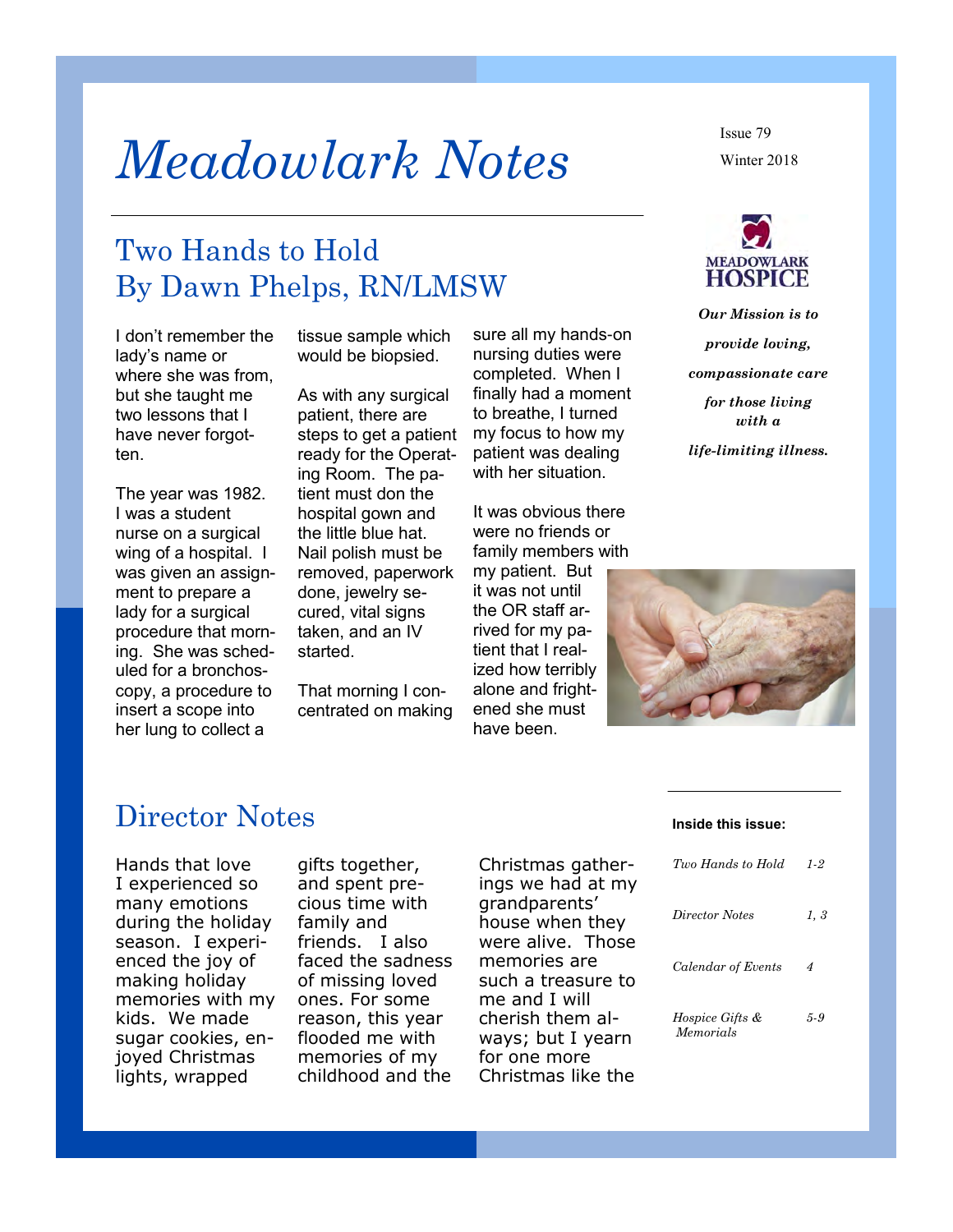# Two Hands to Hold..... (cont'd from pg 1)

A look of near-panic was in her eyes. Perhaps she was afraid of the procedure itself, or maybe she was terrified of what the biopsy might reveal. Whatever the case, she was scared!

When the OR nurses arrived for her, I helped move my patient from her bed to the gurney for her ride to the operating room. I took her hand and held it, assuring her I would be there when she returned to her room that morning.

As the gurney rolled along, I walked down the hall beside her. We reached the double doors of the OR, and that was as far as I could go. It was then that I saw the tears in her eyes.

She looked at me and said, *"I need two hands to hold!"* I took both of her hands for a brief instance, but the OR staff needed to move on, so I had to let her go.

She was alone in a hospital except for an inexperienced student nurse, a stranger, possibly facing a life-threatening situation. I felt inadequate, a poor substitute for a family member or friend, yet I was the only one there to hold her hands as she was wheeled into the unfamiliar world of an operating room.

Her words left their mark on my heart. I have since wondered if she was longing for some particular family member that day—someone to hold her hand through her scary experience. I will never know.

You too may have entered an unfamiliar world if someone you loved has died or if you are facing a life -shaking situation. You too may be facing aloneness and uncertainties. And you, like my patient, may feel like you "*need two hands to hold!"* 

Researchers have found that supportive touch, including holding hands or a hug, is important in alleviating stress, decreasing pain, and lowering blood pressure. Touch can communicate support which says "I'll help share your load."

That morning in 1982 my patient taught me two lessons:

- 1. How important it may be to hold someone's hands, either literally or figuratively, when the person is going through a frightening experience.
- 2. It is all right to ask others for help when you need it. So if you need to talk to someone or need a hug, tell a good friend or family member what you need—it's okay.

I recently received a little note from Joyce Nelson, one of our hospice social workers. The note was in a bag of goodies for taking care of hands—vanilla-scented hand lotion and brown sugar hand scrub. Her note said:

*"Take care of your hands. They serve you well. You help others, you hold their hands, your caress a cheek, you feed a body, and you feed a soul. You gently soothe, you take care of their needs, and there are so many gentle ways you give to others in their time of need. There is never a time that your hands are not needed."* 

Take care of yourself as your heart begins to heal, and let your friends and family know how they can help. Then someday you will return the favor. You will be able to offer "two hands to hold" to someone else, two hands to gently soothe a hurting heart.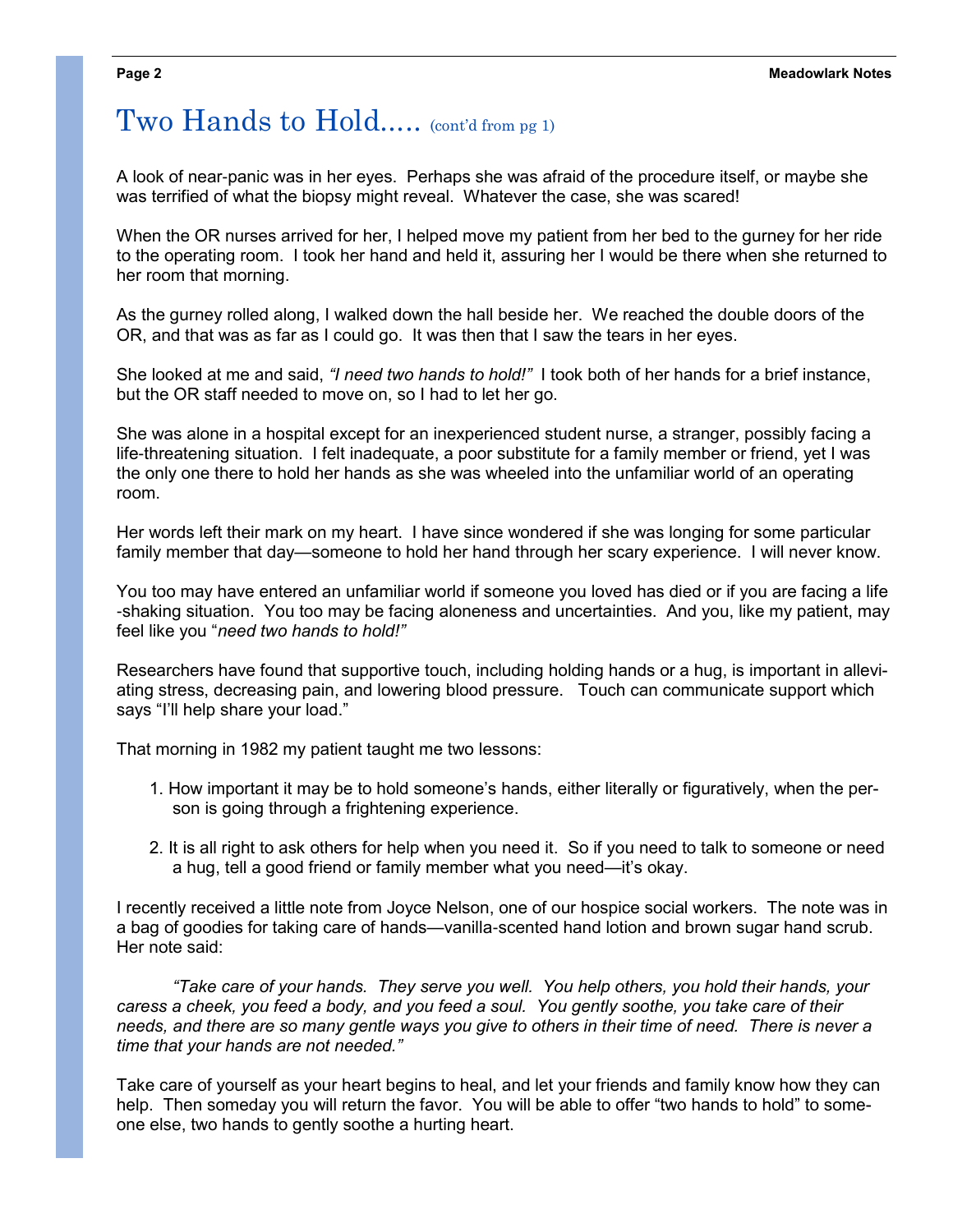# Director Notes..... (cont'd from pg 1)

old days.

I am fortunate to have so many different Christmas memories with grandparents, great grandparents, aunts, uncles, and cousins. I pray that my children will have those same fond memories of their childhood Christmases.

As I reflect on all of my Christmas memories, I realize the most special ones are made by the hands of those I love. The hands that made the food, hung each Christmas decoration, hugged me on arrival, played games together as a family, and the hands we held to give thanks. The hands worked from the heart of all of my family and friends to make Christmas special.

Take some time in this New Year to think about the hands of your past and beautiful memories they have provided you. I also encourage you to take those memories and use them to put your hands to work and carry on those traditions! There is no greater gift to our loved ones than that which is made from the heart. Happy New Year from Meadowlark Hospice and many blessings to you in 2018!

Amy Burr, RN BSN Meadowlark Hospice Program Director

| Congratulations<br>Meadowlark Hospice Social Worker Joyce Nel-<br>son recently retired from our team after 13<br>years of service. She was a part of our social<br>work team from 2004 to 2017. Joyce primarily<br>served patients in the Marshall County area.<br>We are so thankful for all the years of dedicat-<br>ed service she provided to our patients and<br>families. Congratulations and best wishes to<br>Joyce on her retirement! | <b>Happy Retirement</b> |
|------------------------------------------------------------------------------------------------------------------------------------------------------------------------------------------------------------------------------------------------------------------------------------------------------------------------------------------------------------------------------------------------------------------------------------------------|-------------------------|
|                                                                                                                                                                                                                                                                                                                                                                                                                                                |                         |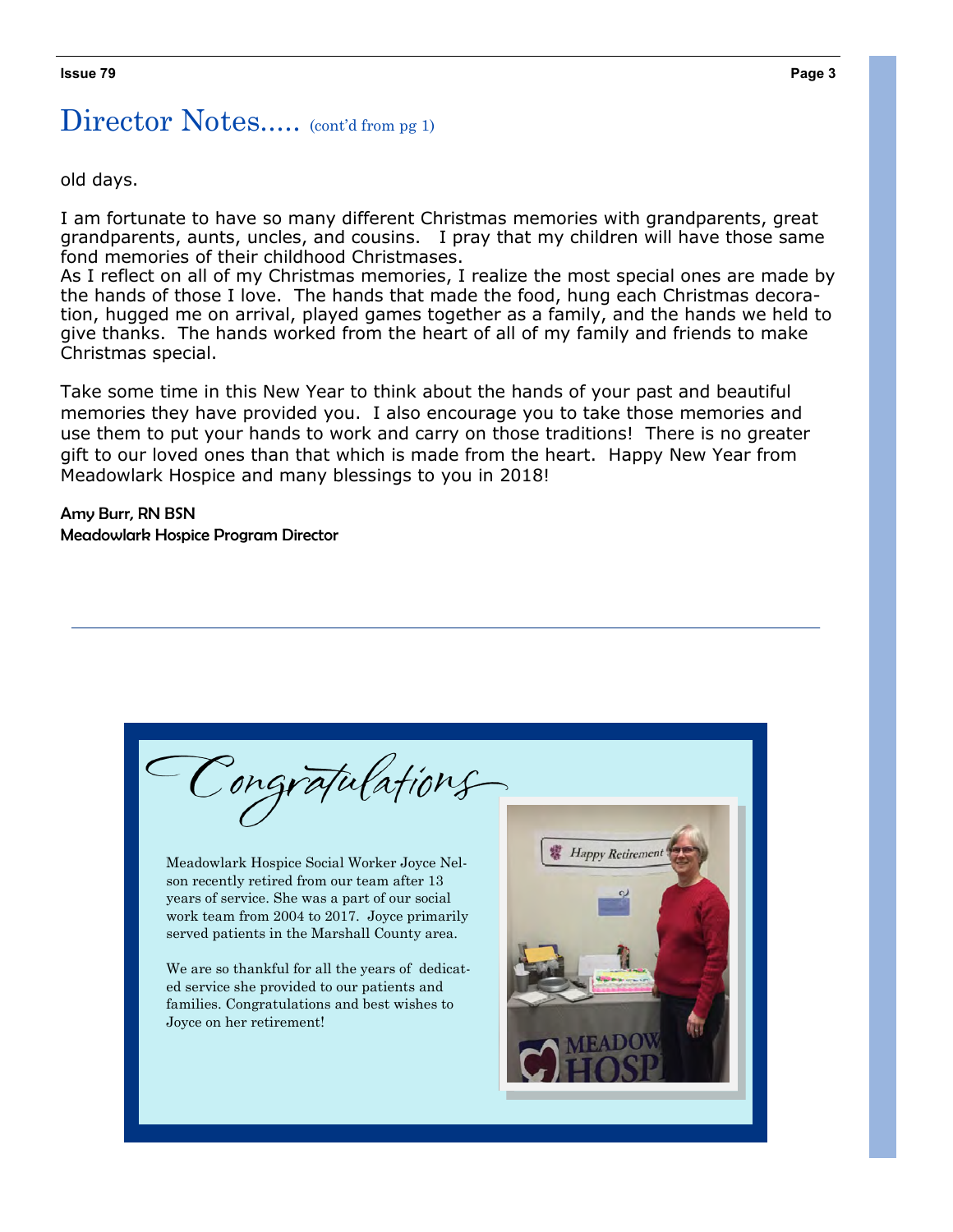# Calendar of Events

| Jan 8             | $1:00$ pm   | Concordia Volunteer Continuing Education                                                                                         |
|-------------------|-------------|----------------------------------------------------------------------------------------------------------------------------------|
| Jan 8             | $3:00$ pm   | Belleville and Republic Volunteer Continuing Education at Republic                                                               |
| Jan 8             | 6:30 pm     | Concordia Bereavement Support Group (community-sponsored) - Episcopal Parish Hall, 117 W<br>8th -Call Judy Lambert 785-243-4454  |
| Jan 9             | 4:30 pm     | Clay Center Bereavement Support Group - Meadowlark Hospice office                                                                |
| <b>Jan 11</b>     | 7:00 pm     | The Grief Support Group (community-sponsored) - 214 W 2nd, Washington - Call Terri Clark<br>785-325-3200                         |
| <b>Jan 15</b>     | $11:00$ am  | Clay Center Volunteer Continuing Education                                                                                       |
| Jan 16            | $9:30$ am   | <b>Washington Volunteer Continuing Education</b>                                                                                 |
| Jan 16            | Noon        | Marysville Volunteer Continuing Education                                                                                        |
| Jan 16            | 2:00 pm     | <b>Frankfort Volunteer Continuing Education</b>                                                                                  |
| Jan 18            | 5:30 pm     | Belleville Bereavement Support Group - Library, 1327 19th Street                                                                 |
| <b>Jan 25</b>     | $4:30$ pm   | Marysville Bereavement Support Group - South Plaza of CMH - use N door                                                           |
| Feb 8             | 7:00 pm     | The Grief Support Group (community-sponsored) - 214 W 2nd, Washington - Call Terri Clark<br>785-325-3200                         |
| Feb 12            | $1:00$ pm   | Concordia Volunteer Continuing Education                                                                                         |
| Feb 12            | $3:00$ pm   | Belleville and Republic Volunteer Continuing Education at Belleville                                                             |
| Feb 12            | 6:30 pm     | Concordia Bereavement Support Group (community-sponsored) - Episcopal Parish Hall, 117 W<br>8th - Call Judy Lambert 785-243-4454 |
| Feb 13            | $4:30$ pm   | Clay Center Bereavement Support Group - Meadowlark Hospice office                                                                |
| Feb 15            | 5:30 pm     | Belleville Bereavement Support Group - Library, 1327 19th Street                                                                 |
| Feb 19            | $11:00$ am  | Clay Center Volunteer Continuing Education                                                                                       |
| Feb 20            | $9:30$ am   | <b>Washington Volunteer Continuing Education</b>                                                                                 |
| Feb 20            | <b>Noon</b> | Marysville Volunteer Continuing Education                                                                                        |
| Feb 20            | $2:00$ pm   | <b>Frankfort Volunteer Continuing Education</b>                                                                                  |
| Feb <sub>22</sub> | $4:30$ pm   | Marysville Bereavement Support Group - South Plaza of CMH - use N door                                                           |
| Mar 8             | 7:00 pm     | The Grief Support Group (community-sponsored) - 214 W 2nd, Washington - Call Terri Clark<br>785-325-3200                         |
| Mar 12            | $1:00$ pm   | Concordia Volunteer Continuing Education                                                                                         |
| Mar 12            | 3:00 pm     | Belleville and Republic Volunteer Continuing Education at Republic                                                               |
| Mar 12            | 6:30 pm     | Concordia Bereavement Support Group (community-sponsored) - Episcopal Parish Hall, 117 W<br>8th - Call Judy Lambert 785-243-4454 |
| <b>Mar 13</b>     | 4:30 pm     | Clay Center Bereavement Support Group - Group will eat together - Meadowlark Hospice office                                      |
| <b>Mar 15</b>     | 5:30 pm     | Belleville Bereavement Support Group - Group will eat together, Place TBA                                                        |
| <b>Mar 19</b>     | 11:00 am    | Clay Center Volunteer Continuing Education                                                                                       |
| <b>Mar 20</b>     | 9:30 am     | Washington Volunteer Continuing Education                                                                                        |
| Mar 20            | Noon        | Marysville Volunteer Continuing Education                                                                                        |
| <b>Mar 20</b>     | $2:00$ pm   | <b>Frankfort Volunteer Continuing Education</b>                                                                                  |
| Mar 22            | 4:30 pm     | Marysville Bereavement Support Group - South Plaza of CMH - use N door                                                           |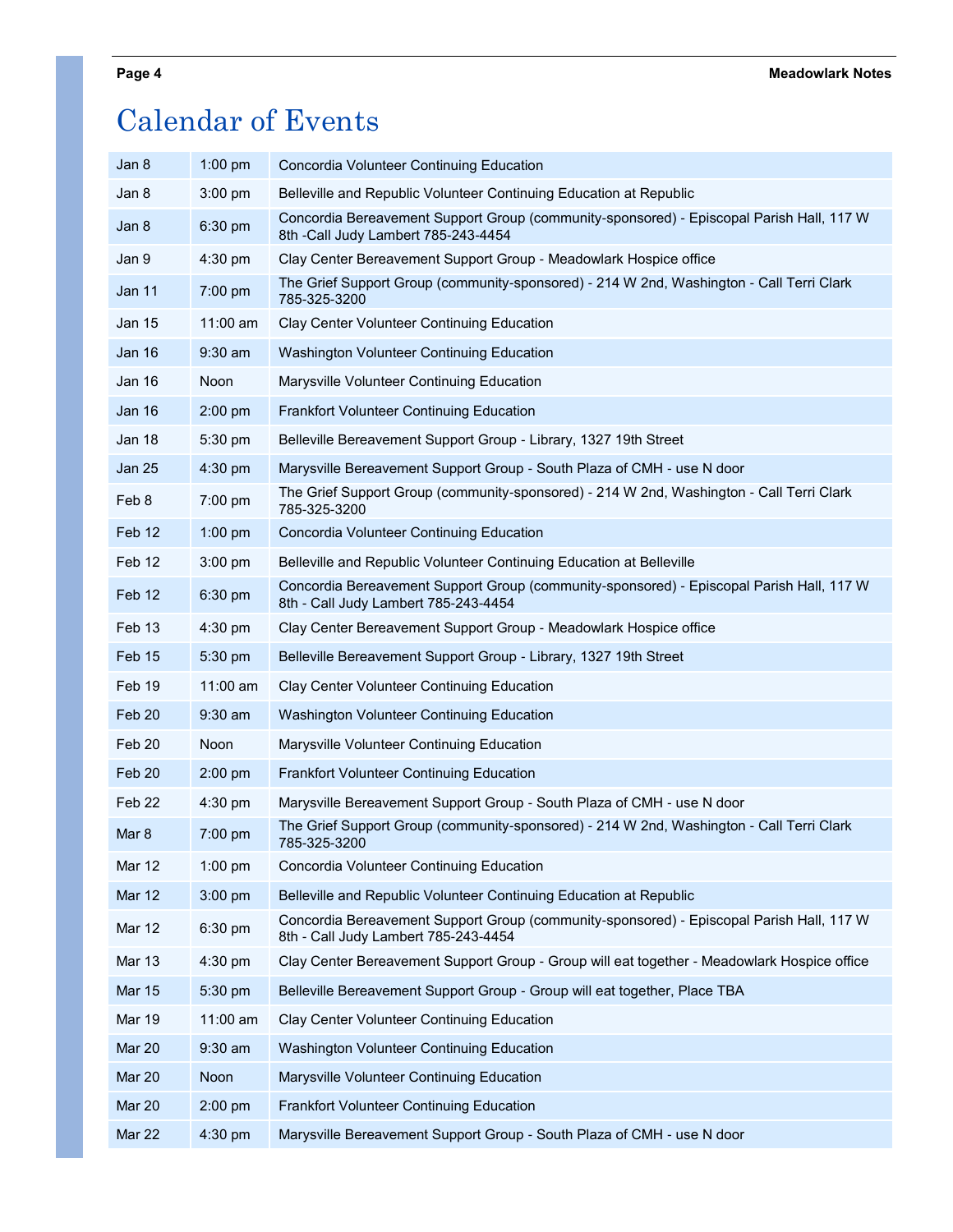#### *Your memorial gifts honor your loved ones and help others!*

#### **HOSPICE GIFTS**

Anonymous Donors Arnie & Kathy Knoettgen Narka Presbyterian Church Presbyterian Church of Cuba Republic County Church Women Dorothy Richardson Bryan & Brenda Schurle St George Parish-Munden United Presbyterian Church Dolores Wassenberg

#### **MEMORIALS**

DOROTHY ALKIRE Jo Barclay Steve & Vonda Cooper Evelyn Davidson John & Kandy Eickman Karl Fry Jerry & Nina Tallent Judy Uphoff Steve & Peggy Zukowske EDMUND BUER Blair & Kim Anderson Kent & Marcy Buer Susan Buer Christopher & Kathryn Cox First Bank Kansas Ryan & Diane Hobson Randy & Marcia Johnson John & Joan Robison Clement & Miriam Ward ROSALEE CAMERON Marilyn Cain Galen & Vickie Walters ROSE CARON Ron & Bev Caron Gwen Miller REVA COASH Gretchen & Bruce Cleveland, Gerhardt Farms Terry & Celeste Hamel Darwin & Verna Mae Knox Linn Teachers Faculty Fund EDGAR "DICK" CROME The Family of Edgar "Dick" Crome

PATRICIA "PATTY" CUNNINGHAM Franklin Cunningham ELIZABETH DUNN Babette Crimmins Charles & Janice Dunn David Dunn Darrell & Nancy Hosler Deanna Laffery Mark & Susan Meier Harold Mugler Delmar & Lorene Peterson The Family of Elizabeth Dunn Linda Tiers John Willms TERESA FEIGHT Brian & Carolyn Brzon Joseph & Sandra Detrixhe Norman & Sharlene Johnson Ellen Seifert Matthew Stolzenburg DVM The Family of Teresa Feight RUTH FRIEDRICHS Nelda Friedrichs ALLETTA JOANN HOFFMAN Friends & Neighbors Luella Welch JESSIE JACKSON Jesse & Jan Jackson WALTER KNITTER Abilene Auto Parts Jon Robert Allen Avery Auto Part, Inc.- Lawrence & Stephanie Avery JoAnn Bauer Kyle & Lisa Bauer Shirley Berggren Eldon & Candace Boling Barbara Booth Rene & Denise Charbonneau M/M Warren Charpie Brad & Sonia Cooper Babette Crimmins Jerome & Jody Crimmins David & Ruth Dempsey Gwen Espeseth Wilbur Fowles Friends & Neighbors Randy & Cathy Hafner Roy & Linda Henry Carolyn Hoover

#### ...WALTER KNITTER

Arnie & Kathy Knoettgen Bonnie Mahin Jerald & Audrey McClain Michael & Shelly Miller Randy & Zita Milligan Otter Creek Cattle Co. Delmar & Lorene Peterson Mark & Carol Pfizenmaier Noel & Joy Deane Pfizenmaier Rick Reed Rolland Reed Dewey & S. Kay Sanneman Jim & Lisa Seley Marilyn Sherbert Jerry & Betty Siebold Rita Siebold Dianne Smith Alyce Jean Specht Doug & Kathie Terry Gail & Susan Thomas Marilyn Thomas John Jr. & Deanna Turner Union State Bank Blaine & Laurie Veal Ron & Donna Wichman Sylvia Wohler Clyde & Rita Wollenberg BETTY LANG Don & Joanne Baxa David & Retha Blecha Marcy Chaloupka Barry K. & Susan E. Childs Janet & David Heyka Bradley & Paula Hobelmann Gladys Hobelmann Delbert & Pat Johnson Kent Kalivoda Scott & Joyce Kalivoda Crystal Krenke John & Enid Lang Mark & Jayne Lund Jerry & Linda Melton Bernie & Betty Mohr Wayne Pachta & family Venita Rosenow Steve & Jewelda Scofield Douglas & Paula Simms Nancy Simms The Hill Family Trust The Loch Norman Pipe Band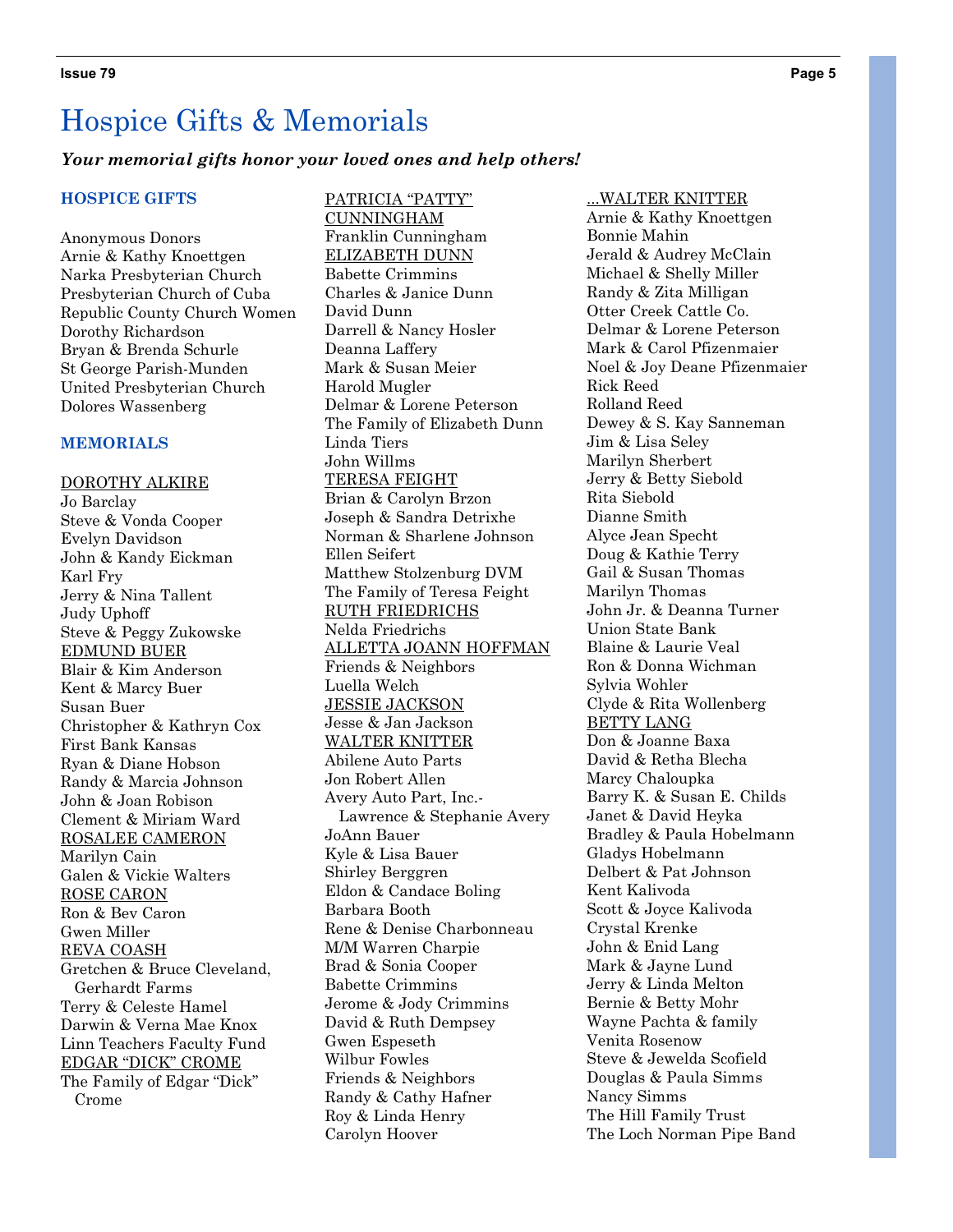#### *Your memorial gifts honor your loved ones and help others!*

#### ...BETTY LANG

Lib Tibbetts Joan Tibbetts-Baker Charlene Turner Tom & Molly Williams Jane Rosalind Wywrot Gulden Steven & Micki Zenger DORIS MURRAY Peggy Lesovsky DOROTHY OSTROM Dale & Madlyn Swenson ETHEL PETERS The Family of Ethel Peters LUELLA RESCO Maxine Caron Tom & Julie Erickson Friends & Neighbors No Place Like Home Health Agency,Jenna Bloomfield Brian & Kristi Riney Marvin & Barbara Shunn Michael & Theresa Westphal EVERETT ROEPKE Everett Roepke Memorial EUGENE ROSEBAUGH The Family of Eugene Rosebaugh LAWRENCE SCHURLE Gerald Baxter Babette Crimmins Willa Danner Doug & Esther Dillon Nancy Jo Doberer Gary & Amy Feigley Gary & Deb Foltz Rodney & Kathy Glennser Robert & Sally Heilman Steven & Sheryl McMahan Bill Miller David Mills Ron & Nola Schmale Bryan & Brenda Schurle Doug & Brenda Schurle Kenneth & Connie Schurle Betty Spellman Kenneth & Donna Strauss Dolores Warner Dennis & Beverly Willcoxon Dr. Chris & Kendra Worthen BARBARA STONE Alvin & Claryce Anderson

#### MICK SUMMERVILL

Clyde & Rita Wollenberg BETTY SWAIM Douglas Swaim MICHAEL SWAIM Douglas Swaim NORMA URBAN Friends & Neighbors Bob & Jerrie Loader James & Laura Smith Jolene Wynn ELINOR WOELLHOF Paul Woellhof MARY DARLENE YOUNG D.R. & L.J. Akin The Family of Mary Darlene Young

#### **TREE OF LIGHT BELLEVILLE**

DOROTHY ALKIRE Linda Splical JUANITA BENEDA Gary & Janice Beneda DARRELL BIRRELL Debbie Kline Republic UMW Connie Smith Tim Smith ED BUER Linda Splichal VERA BURGE Debbie Kline Republic UMW Connie Smith Tim Smith MARCIA CHOPP Linda Splichal CHARLOTTE CURRIE Emma Berggren JOHN C. DINNING Patricia Dinning LEEROY ELLIOTT Republic UMW MERLYN FARLEE Jean Farlee GLENN & MARGARET FARLEE Jean Farlee CAM GATES Republic UMW

RUTH & LLOYD HALLGREN Jean Farlee LARRY JOHNSON Shirley Johnson SHARON KALIVODA Emma Berggren JIM "HOP" KEARNS Susan Kearns CHARLES KLIMA Roberta Klima JUSTIN KLIMA Roberta Klima HARRY MARTY Wynona Spannenberg S.L. MARWAH Kay Marwah MAX SCOFIELD The Children & Grandchildren of Max Scofield BILL SMITH Republic UMW WILLIAM SMITH Debbie Kline Connie Smith Tim Smith WES SPLICHAL Linda Splichal JIM STEHNO Melanie & Rita Stehno CAROLYN KAY STERBA Teresa Fuller RAY VIZNER Linda Splichal

#### **TREE OF LIGHT CLAY CENTER**

HAROLD ALEXANDER Arlyss Alexander WYNN BAUER Delores Germann JoAnn Bauer & family LeAnn & Randy Towner DELBERT BUSS Eric & Geri Carlson GERALDINE BUSS Eric & Geri Carlson BARBARA BYARLAY Doug & Jennifer Byarlay BONNIE F. CARLSON Eric & Geri Carlson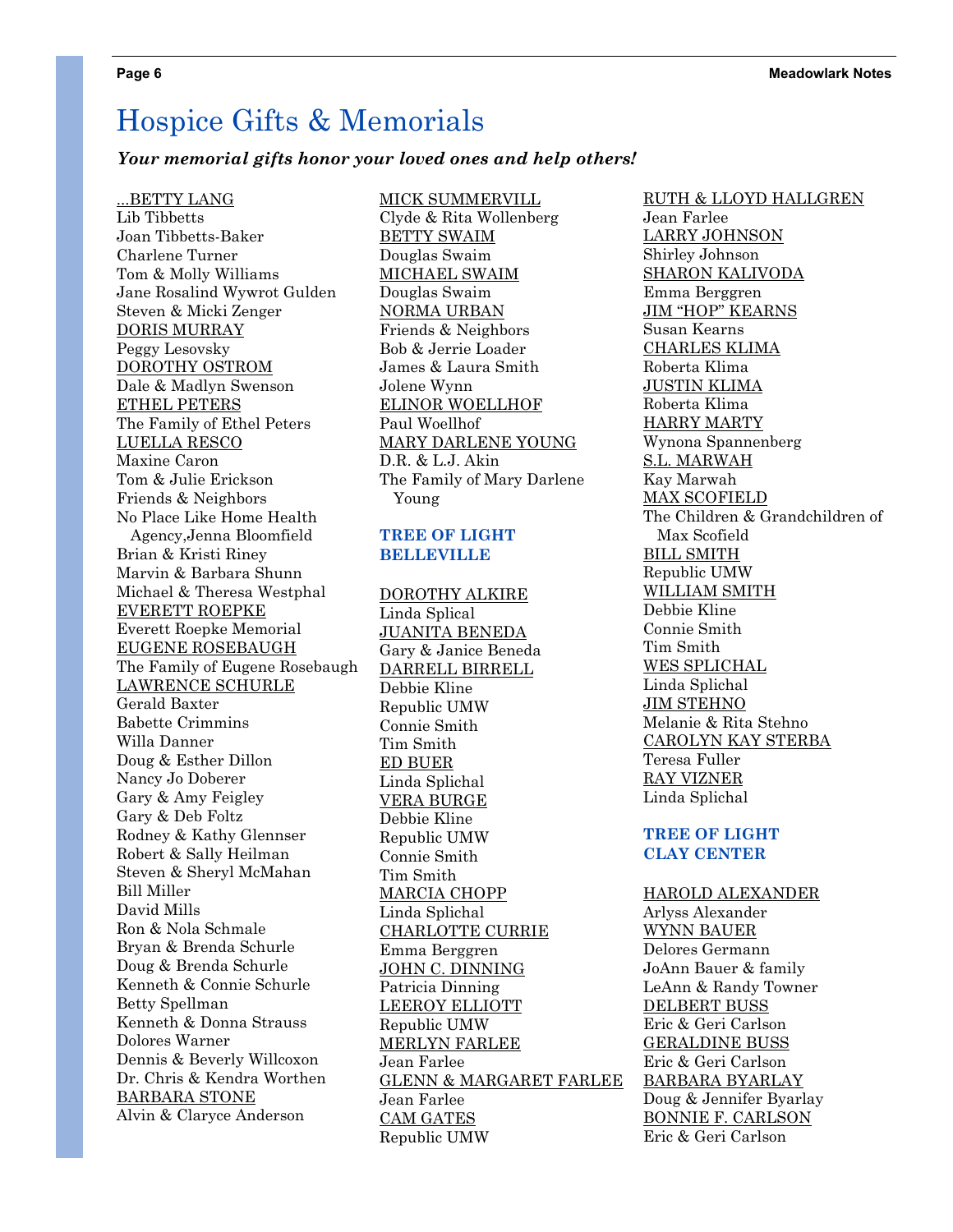#### *Your memorial gifts honor your loved ones and help others!*

GENE CARLSON Eric & Geri Carlson JAMES CARTWRIGHT Tim & Lilly Hitsman LEE CLAEYS Elaine Claeys & family RON COASH Clyde & Rita Wollenberg CECELIA DAHM Arlene and Duane & Kathy Dahm Clyde & Rita Wollenberg MARTY DOHERTY Clyde & Rita Wollenberg MICHAEL FOSTER Jackie Foster ARMOND & ARLENE FRIGON Phil & Jean Frigon JOHN GISSELBECK Penny Gisselbeck Aaron & Tiffany Wertenberger MAXINE GREENLEE Lynn & Mary Greenlee WAYNE HAFNER Wanda Hafner Randy & Cathy Hafner MARLY JACKSON AJ, Alisha, Aekley & Agnes Goeckel Randy Jackson Russ, Keyna, Drake, Ella & Lilly Steinbrock THAD JORDAN Tim & Lilly Hitsman CHARLOTTE KIDWELL Michael Kidwell WALT KNITTER Clyde & Rita Wollenberg PAT KOLTERMAN Jenne Barley TERRY KUBES Debb Kubes TOMMEY KURZ Marsha Kurz JOE & JEAN MARNELL Avery Auto Parts Inc CK Batman Gary & Betty Beach First National Bank in Cimarron Green Team of Clay Center Inc Michael & Tammy Irvine Lowell & Stacy Kohlmeier

...JOE & JEAN MARNELL Pam Miller-Jenkins William & Brenda Pfizenmaier Kevin C. Religa Riley & Pam Rankin Jeffrey T. Smith & Malinda R. Bryan-Smith The Trust Company-Manhattan, KS David & Marcia Walters & family Jeffery & Lucy Williams DOUG MARTIN Deb Martin & family GENE MARTIN Deb Martin & family J. EVAN NEADERHISER Myrna, Scott & Neil Neaderhiser & families PARENTS OF CLYDE & RITA WOLLENBERG Clyde & Rita Wollenberg WALTER PETER Phil & Jean Frigon BARNEY ROHDE Tim & Lilly Hitsman LARRY SAVENER Joyce Savener MARY LOU SLAUGHTER Virginia Starkweather LLOYD STARKWEATHER Virginia Starkweather KENNETH THOMAS Wilma Thomas RALPH TIMOTHY THORN Dawn (Thorn) Phelps CLARENCE & MARGERY URBAN Casey & Janice Urban PEG WEIDMAN Randy & Cathy Hafner Deb Martin & family

#### **TREE OF LIGHT CONCORDIA**

PEG APPLEBEE Kent & Sharon Applebee CAROL BISNETTE Kelsey & Jessica Shayla Lewellyn

VIRGIE HASENBANK Gwen Miller EUGENE LEON B. Jean Leon MARION MILLER Betty, Judi & Gwen Miller JUNE MOSHER Gary & Janice Beneda JOHN & DORIS MURRAY Tom & Ginger Norris ROBERT E. NORDQUIST, SR. Gerald & Pam Campbell BETTY RHODES Gwen Miller SISTERS OF ST. JOSEPH Sister of St. Joseph CYNTHIA THOLSTRUP Dennis Tholstrup & family BETTY VOSS Gwen Miller MICHAEL M. YAKSICH Gaye, Mike, Mike P., Suzy, Kent, Kailani & Leilani Yaksich Family Ireland, Dyer, Pyle Families

#### **TREE OF LIGHT FRANKFORT**

GERALD ADAMS Edith & Herschel Mentgen MARY ARMSTRONG Edith & Herschel Mentgen DARLENE BROXTERMAN Edith & Herschel Mentgen Kay Mitchell Lora Stohs GLENDA BRUNA Mary Ann Dressman LEROY DAVENPORT Glen & Katheryn Fox ED DRESSMAN Mary Ann Dressman PAULINE EMRICK Sylvia Wapp DAKOTA FARRANT Ken & Alice Jones Edith & Herschel Mentgen Ava Pacha Tammy Pacha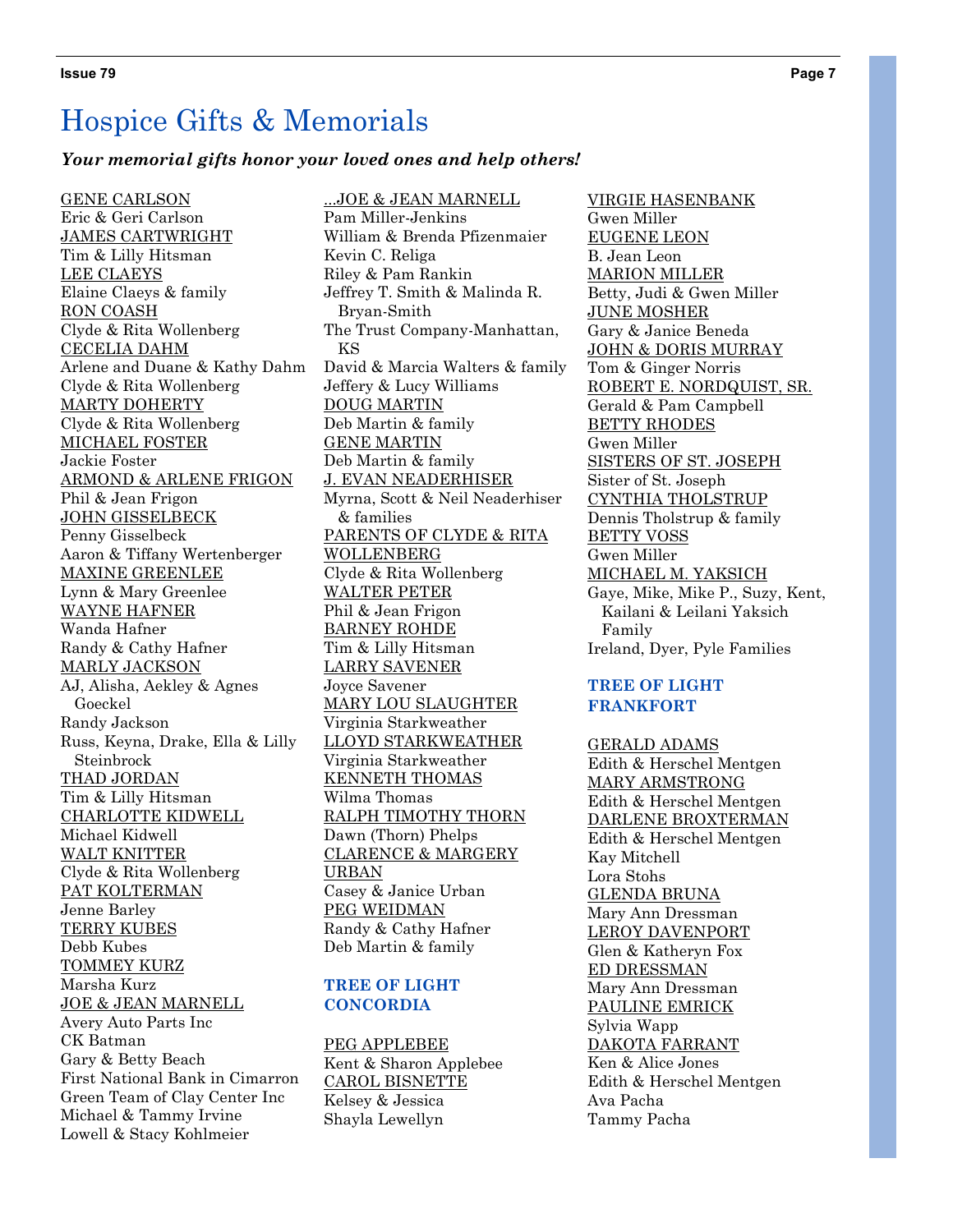#### *Your memorial gifts honor your loved ones and help others!*

LUCILLE FERRIS Bob & Donna Ferris ARBUTUS JONES Ken & Alice Jones KARLA JONES Ken & Alice Jones DORIS MANHART Ken & Alice Jones EDNA MCCLARY Glen & Katheryn Fox GEORGE MCCLARY Glen & Katheryn Fox HENRY MCCLARY Glen & Katheryn Fox RONALD MCCLARY Glen & Katheryn Fox CAROL MITCHELL Kay Mitchell CAROL & RAY MITCHELL Diane & Keith Tilley RAY MITCHELL Kay Mitchell OMIA OWENS Lora Stohs & family DORIS PEREZ Jeannie Hogan & family Lora Stohs & family HUB ROEDER Lora Stohs James & Mary Roeder EUNICE SAMUELSON Sylvia Wapp EARL SCHWARZ Kathleen Stewart EDITH STOEGER Sylvia Wapp BRIAN STOHS Lora Stohs & fmaily HERB STOHS Lora Stohs & family AMY STUS Edith & Herschel Mentgen KEN & FAYE TILLEY Diane & Keith Tilley JOE M. WAPP Sylvia Wapp GENE WASSENBERG Lora Stohs PETE WASSENBERG Lora Stohs

#### DARLENE YOUNG Lora Stohs & family

#### **TREE OF LIGHT MARYSVILLE**

MARJORIE ANDERSON Karen Whorrall-Orsak ANN BACA Leo Baca PHYLLIS BAKER Lora Stohs DONNA BREEDING Connie Ackerman DARLENE BROXTERMAN Ralph Broxterman NORMAN BURKHEAD Jane Burkhead ROSALEE CAMERON Rich & Marilyn Cain LEROY DAVENPORT Glen & Katheryn Fox DOROTHY DAVIS Children of Dorothy Davis DAVID ELLENBECKER Buena Ellenbecker JOE S. ELLENBECKER Buena Ellenbecker NELDA FLICKINGER Leonhard & Pam Stohs JUANITA FRAGEL Delmo Fragel Lora Stohs LORNA FRIEDRICHS Lora Stohs RUTH FRIEDRICHS Dave & Betty Friedrichs Lora Stohs LAWRENCE GOECKEL Tami Holle Pat Siedhoff CHARLES HULA Donna Fuller JERRIE JOHANNES Lora Stohs KATE JOHNSON Lora Stohs MARY KATHERINE JOHNSON Gary & Linda Crome

THELMA KNOWLES Betty Burger BETH KRASNY Todd Barr VERA LANDOLL Lora Stohs LORA LEE LINK Doris Koester EDNA MCCLARY Glen & Katheryn Fox GEORGE MCCLARY Glen & Katheryn Fox HENRY MCCLARY Glen & Katheryn Fox RONALD MCCLARY Glen & Katheryn Fox DEAN WESLEY NELSON Brenda Kane Marilyn Nelson MARION O'BRIEN Lora Stohs OMIA OWENS Lora Stohs & family ALBERT PACHA Lora Stohs DOROTHY PACHA Lora Stohs DORIS PEREZ Dan & Fran Feldhausen Jeannie Hogan & family Lora Stohs & family INEZ PLEGGE Linda Schmitz Lora Stohs WILMA PLEGGE Lora Stohs SHAREN REINHARDT Bruce & Theresa Meyer ROSALIE ROADY Lora Stohs REGIS ROCHEL Mary Jane Rochel GILBERT A . SCHMITZ Sandra Schmitz EARL SCHWARZ Kathleen Stewart MARY SMITH Lora Stohs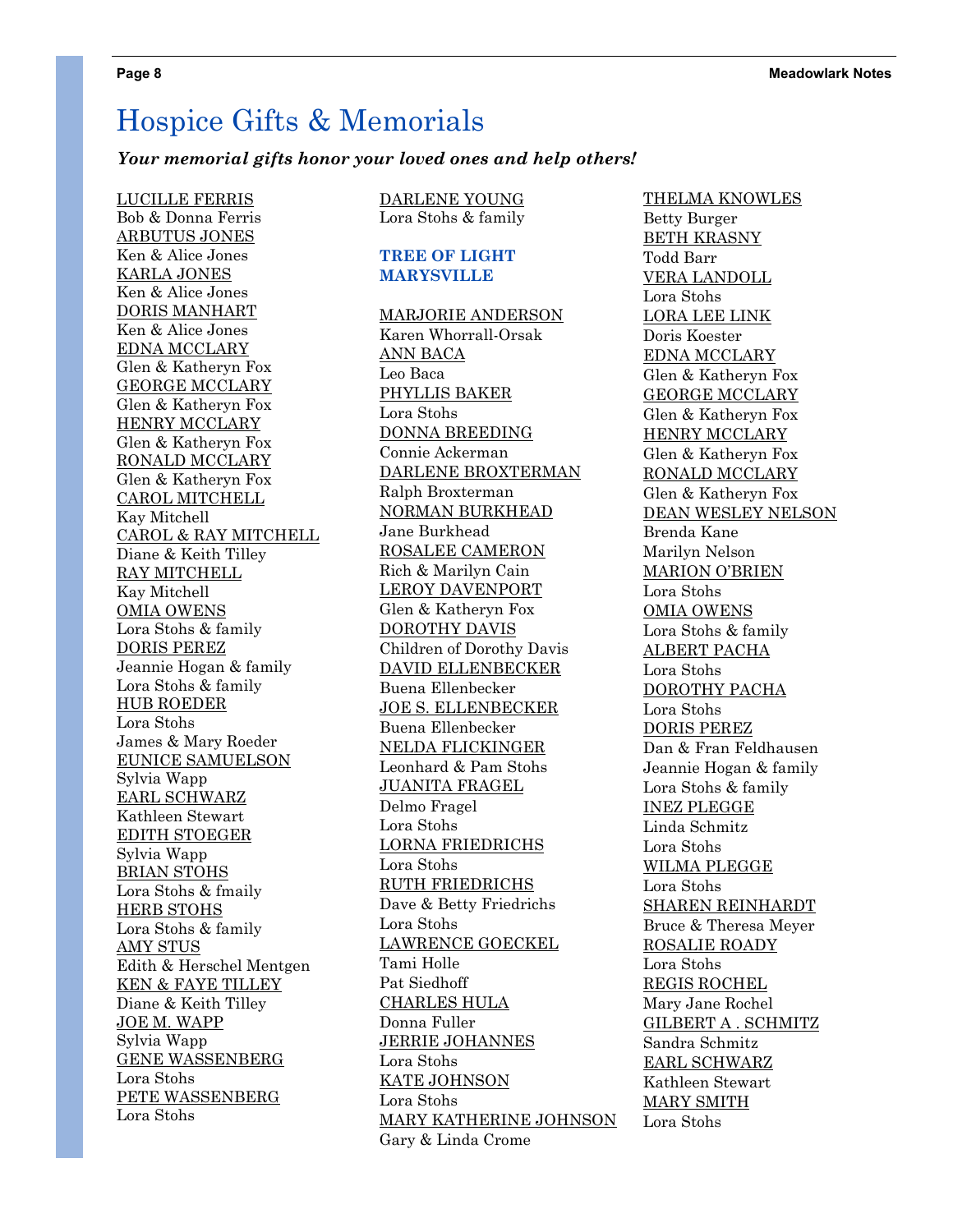#### *Your memorial gifts honor your loved ones and help others!*

BRIAN STOHS Lora Stohs & family HERB STOHS Lora Stohs & family GENE WASSENBERG Lora Stohs PETE WASSENBERG Lora Stohs DALLAS WHILINGER Lora Stohs DARLENE YOUNG Lora Stohs & family

#### **TREE OF LIGHT WASHINGTON**

SONDRA ADAMS Bruce & Theresa Meyer ALL THE FAMILY & FRIENDS OF IDANA PERKINS WHO ARE NOW HOME Idana Perkins ELAINE BANAHAN Dave Banahan Nyla J. Ring JACK BARLEY Jenne Barley JEAN BRABEC Jeff & Rigs Brabec Bruce & Theresa Meyer CHARLOTTE BROUWER Bruce & Theresa Meyer TYLER BURT Terry & Jan Taylor BARBARA COOK Mary C. Finlayson MARGERY DOEBELE Blanche Graham IRENE F. DURRANT Alberta Parry W.C. DURRANT Alberta Parry DELBERT FINLAYSON Mary C.Finlayson KENNETH JAMES FRITZ Kathryn J. Fritz KENNETH JAMES FRITZ JR. Kathryn J. Fritz

EVELYN GRAHAM Blanche Graham Graham Family LAWRENCE GRAHAM Blanche Graham Graham Family MICHAEL GRAHAM Blanche Graham Graham Family VERNON HELMS Carol Ohlde LYLE HENNERBERG Norma Hennerberg MARIE HOOVER Jeff & Rigs Brabec KATE JOHNSON Lora Stohs DON L. KASTL Betty A. Kastl VERA LANDOLL Lora Stohs JIM MARTIN Janet Overbeck JAMES & DONNA MCVEAN Jeff & Rigs Brabec HARLAN & BETTY MEIER Cheryl Waterman JOHN T. NELSON Linda Nelson FRANCIS R. & SHIRLEY E. NUTSCH Clyde & Nyla Nutsch Poser RODNEY OHLDE Carol Ohlde BILL OVERBECK Janet Overbeck MARVIN PACEY Mary Alice Pacey ALBERT PACHA Lora Stohs DR. TOM PARRY Alberta Parry TILLIE PARRY Alberta Parry SHAREN REINHARDT Bruce & Theresa Meyer BOB ROSS Jenne Barley Jane Ross TOM SCHEETZ Janet Overbeck

#### CHARLES SULLIVAN

Bruce & Theresa Meyer KATHI SULLIVAN Bruce & Theresa Meyer GENE WASSENBERG Lora Stohs PETE WASSENBERG Lora Stohs RAYMOND WILLBRANT Graham Family DONALD WOODWARD Mary C. Finlayson